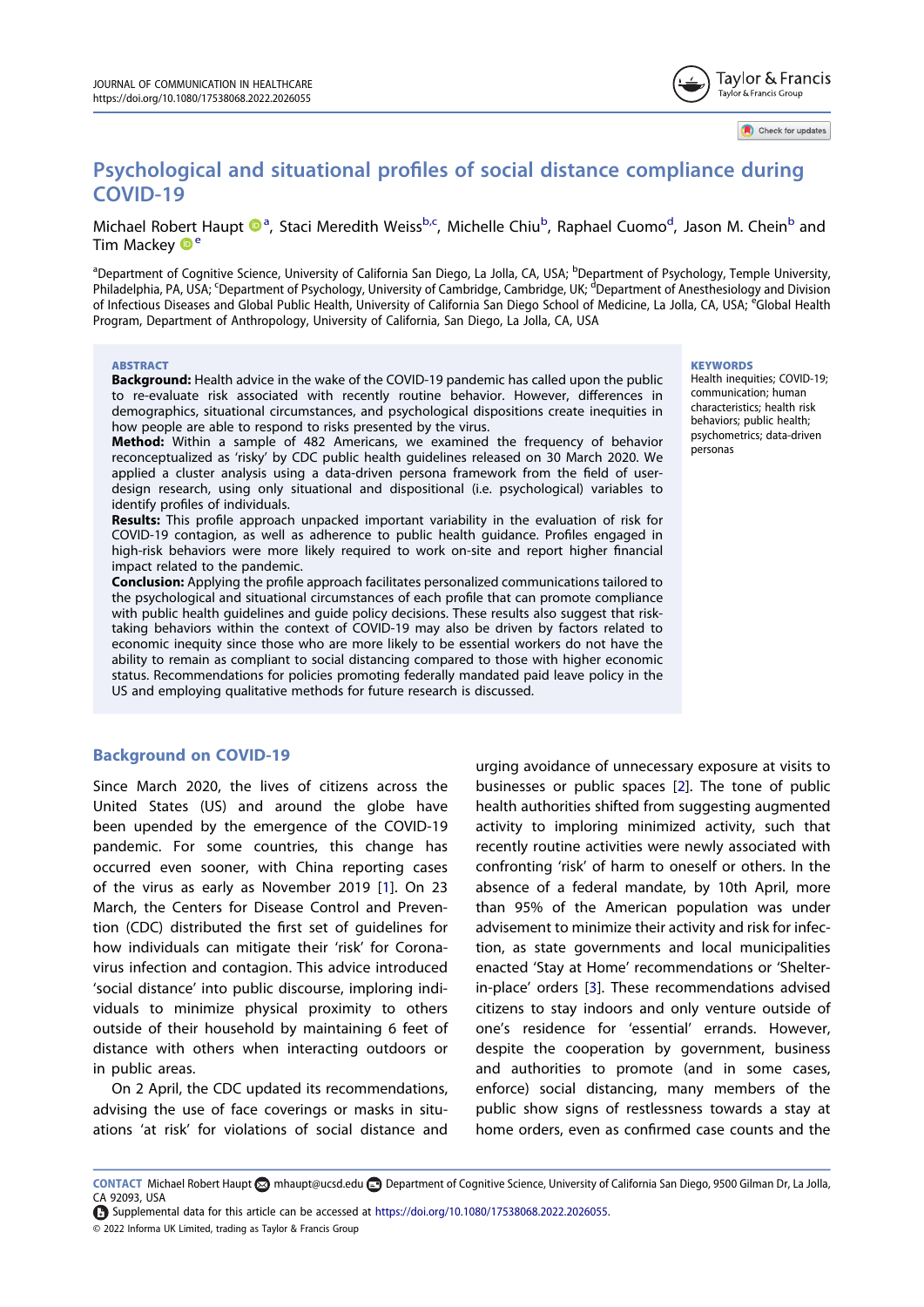mortality rates did not experience sharp declines in some regions of the country [\[4\]](#page-8-3).

<span id="page-1-0"></span>Recent studies show evidence, for instance, that Black/African Americans have been disproportionately infected by COVID-19 [[5](#page-8-4)], while data from New York City show higher COVID-19 related death rates for both Black/African and Hispanic/Latino persons [[6\]](#page-8-5). People categorized as essential workers in Health, Food/Agriculture, and Infrastructure industrial sectors might exchange employment security at the risk of higher exposure to the public, thus raising their odds of contracting and spreading the virus [[7\]](#page-8-6). Additionally, over a quarter of private-sector workers in the United States do not receive paid sick leave (including over 30% of workers in the South and Midwest), which could cause further spread of the disease that disproportionately impacts certain at-risk populations [\[8](#page-8-7),[9\]](#page-8-8). Hence, social determinants of health such as poverty, ethnicity, employment status, healthcare access, and other known factors are likely exacerbated and accentuated for already vulnerable populations in the face of COVID-19.

# Assessing variability in risky behavior and public health compliance using data-driven personas

<span id="page-1-5"></span><span id="page-1-4"></span><span id="page-1-3"></span><span id="page-1-2"></span><span id="page-1-1"></span>In order to promote the description of our sample rather than pigeonhole people by explanations for newly adopted compliance attitudes and risk behaviors [\[10\]](#page-8-9), we employ a data-driven 'personas' approach to characterize individual differences in reactions to social distance guidelines due to the COVID-19 pandemic. Personas provide a description of hypothetical users that present information such as demographics, behaviors, and attitudes about user groups [[11](#page-8-10)]. Personas are used across a wide range of industries and have guided user design for developing educational software [[12](#page-8-11)] and healthcare technologies [[13](#page-8-12)[,14](#page-8-13)], promoting digital accessibility among people with disabilities [\[15\]](#page-8-14), and have also been used by technology-focused companies such as Sony [\[16\]](#page-8-15) and Microsoft [\[11,](#page-8-10)[17\]](#page-8-16). A study using a panel of design experts lists audience focus (i.e. developing a product for the development of users and their goals), the challenging of long-standing and often incorrect assumptions about users, and the prevention of selfreferential design (i.e. realizing that the user is different from the designer) as some of the most important benefits of personas [[18](#page-8-17)]. While personas were originally created using qualitative approaches (e.g. focus groups, ethnographies), more recent studies have shown that personas produced using quantitative analysis are just as effective, less subjective and more reliable [19–21], and have been successful in identifying types of users based on large-scale datasets [[22,](#page-8-18)[23](#page-8-19)].

This paper extends the use of data-driven personas to produce profiles that outline individual differences in how US citizens perceive risk during the COVID-19 pandemic and comply with social distancing guidelines. The intention behind using a persona-based approach is to characterize layperson understanding of COVID-19 and assist public health and government officials in composing communications and policies related to the virus. The profiles can also be used in conceptualizing potential users for virtual tools and apps designed for public use.

### **Methods**

Our survey was developed and piloted in a small sample of undergraduates for distribution via Qualtrics. It used a range of existing psychological measures and batteries, as well as our own and other newly developed items, which were created to interrogate aspects specific to COVID-19. Participants were consented and compensated at a rate of \$7/hour for completing the 30-minute survey, recruited from Amazon Mechanical Turk (MTurk).

### **Participants**

<span id="page-1-8"></span>A total of 514 participants were recruited from MTurk with the aim to have a sample size approaching  $n =$ 500 (aiming for a power of .80 for even smaller effect sizes, using the association between traditional Benthin risk inventory and BFI found in prior studies as a basis for our exploratory measure), after filtering participants who did not pass data quality checks [\[24\]](#page-8-20). Recruitment occurred between April 30th and May 2nd following the first full month of quarantine within the United States. The final sample size was  $n$ = 482 after removing poor quality and/or incomplete responses. Data quality checks included: speed outliers and/or incomplete responses (determined using Mahalanobis distance,  $M = 32.5$  minutes to complete,  $n = 9$ ; response to the question 'Estimate the Date you first modified your behavior due to the Coronavirus' (to identify malingerers,  $n = 20$ ); and duplicate MID or completion codes  $(n = 3)$ .

<span id="page-1-7"></span><span id="page-1-6"></span>Our sample demographics roughly reflected the ethnic breakdown of the American public according to 2014–2018 Census data, with a significant underrepresentation of individuals identifying as ethnically Hispanic [[25\]](#page-9-0). Age within the sample ranged from 18 to 73 with an average age of  $37.12$  (SD = 11.33) and 59% of participants identified as men. Additionally, 71.2% of participants were White, 19.7% Black, 6.0% Asian, and 7.1% Hispanic. See Appendix A for more demographic information about the full sample. Ethics approval for this study was granted by Temple University. MTurk participants were compensated based on standard survey-taking rates on the platform.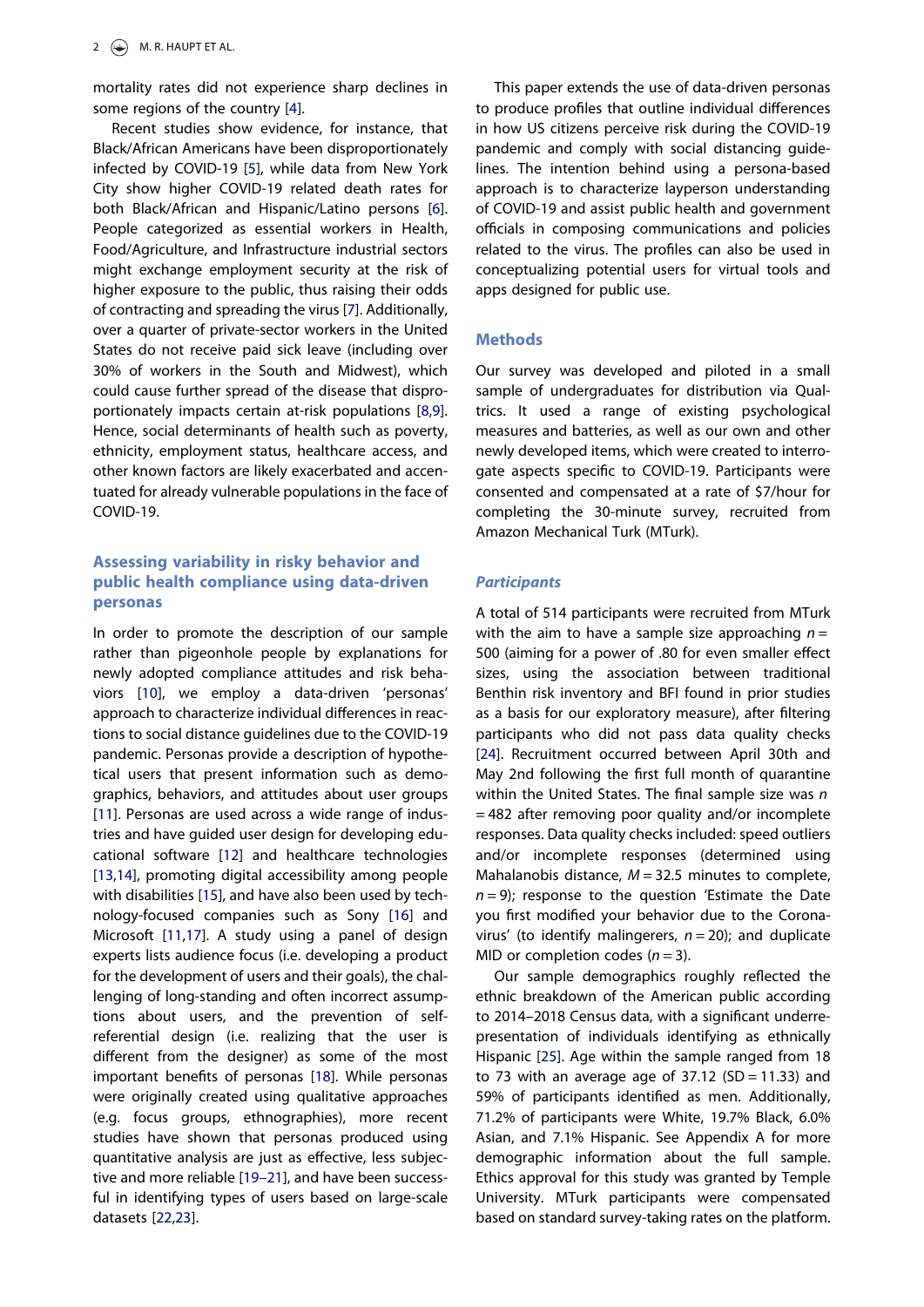#### Self-report measures

COVID-19 Risk Taking Inventory (CRI). A 10-item questionnaire was developed, adapted from the structure and format based on the Benthin Risk Perception Scale [\[26](#page-9-1)], to assess a set of activities (e.g. attending a gathering of more than five people) that under the conditions of the COVID-19 pandemic are considered 'risky'. Items were developed to target the discrepancies in activities identified as 'risky' per CDC guidelines in April, as opposed to those released originally on 23 March. Each activity item was followed by four questions that asked about the frequency of engagement since the estimated date when respondents first began modifying their behavior due to COVID-19, a risk-benefit comparison, and risk propensity toward the self or others. The Cronbach's alpha for the full scale was above 0.90 for all the 10 items, across each of the four sub-questions: risk behavior frequency, cost–benefit evaluation, risk to self, and risk to other. This measure served as our primary outcome variable. Factor analysis was used to identify which behaviors were high-risk, low-risk and essential (travel-related items were not included in the further analysis). For a full detailed index of the items and questions used, see Supplementary Information.

Situational Factors. In assessing situational factors that may influence self-reported behavior, participants were asked to respond to questions relevant to Living Space Access ('How many rooms within your current residence do you feel comfortable relaxing or spending time in that are not your bedroom? This can also include outdoor spaces that are on your property') and Perceived Scarcity of resources ('It has been difficult for me to get needed resources (food, toilet paper) due to the Coronavirus'), the latter of which was rated on a 7-point Likert scale ranging from 1 ('strongly disagree') to 7 ('strongly agree').

<span id="page-2-0"></span>Big Five Personality Inventory. A 23-item questionnaire based on the Big Five Inventory (BFI) [27–29] was used to evaluate participants across the Big Five personality dimensions (extraversion, agreeableness, conscientiousness, neuroticism, openness).

<span id="page-2-1"></span>Empathy. Empathy was assessed by having participants respond to the 7-item Perspective Taking subscale taken directly from the Interpersonal Reactivity Index [\[30\]](#page-9-2), with each item rated on a 5-point Likert scale ranging from 1 ('does not describe me well') to 5 ('describes me well').

<span id="page-2-3"></span><span id="page-2-2"></span>Behavioral Inhibition/Behavioral Activation Scales. The Behavioral Inhibition/Behavioral Activation Scales [[31](#page-9-3)] index the two motivational systems of Behavioral Inhibition and Behavioral Activation [[32](#page-9-4)[,33](#page-9-5)]. The BIS scale includes a subscale measuring sensitivity to aversive motivation (e.g. 'criticism or scolding hurts me quite a bit'). The BAS scale measures sensitivity to the mechanism underlying appetitive motivation by

using three subscales, namely: drive (e.g. 'When good things happen to me, it affects me strongly'), funseeking (e.g. 'I often act on the spur of the moment'), and reward responsiveness (e.g. 'When I get something I want, I feel excited and energized').

### k-Means clustering

<span id="page-2-4"></span>Groups for the analysis were created using k-means clustering using variables related to psychological and situational circumstances. In order to investigate the variables that contribute most to risk-taking behavior, we implemented a Shapley Value regression, which assesses the relative importance of all the independent variables within a model by first computing all possible combinations of the independent variables, and then determining how much each variable contributes to the total  $R^2$  of the model (see [[34\]](#page-9-6) for a more detailed description). First, all relevant ordinal variables (12-criterion model) were entered, accounting for 43% of the variance in risky behavior (see Table B1 in Appendix for full regression results). However, variables in this model were highly correlated – following the correlation output, we pruned variables for non-significance and multicollinearity violations (Conscientiousness was detected as a variance inflation factor greater than 10). The variables remaining in the leaner, subsequent regression (7-criterion model) guided the selection of input variables to be used in the final clustering model. Since variables with larger values contribute more to the distance measure in k-means clustering than variables with smaller values [[35\]](#page-9-7) we converted the psychometric scales into binary variables using the sample median score pertaining to each trait, such that participants with scores below the median are classified as low level and participants with scores above the median are classified as high level. By converting the variables into binaries, we prevented scales with larger ranges from overcontributing to the model. Additionally, Living Space Access (number of common spaces) was re-coded into a binary variable from the original 5-point scale, wherein responses were split into two groups, those who responded between 0 and 3 and those who responded 3 or above. We also recoded Age into a 4-point scale based on quartile scores of the original continuous numeric variable.

<span id="page-2-5"></span>The final cluster model is the result of an iterative process, which tested different combinations of input variables and group number. In total, 20 models were created and tested during analysis. A model was considered viable if it met the following criteria:

- (1) Each group within the cluster model must show differentiation from one another
- (2) Every input variable must have unique relationships with each group in the model (i.e. no two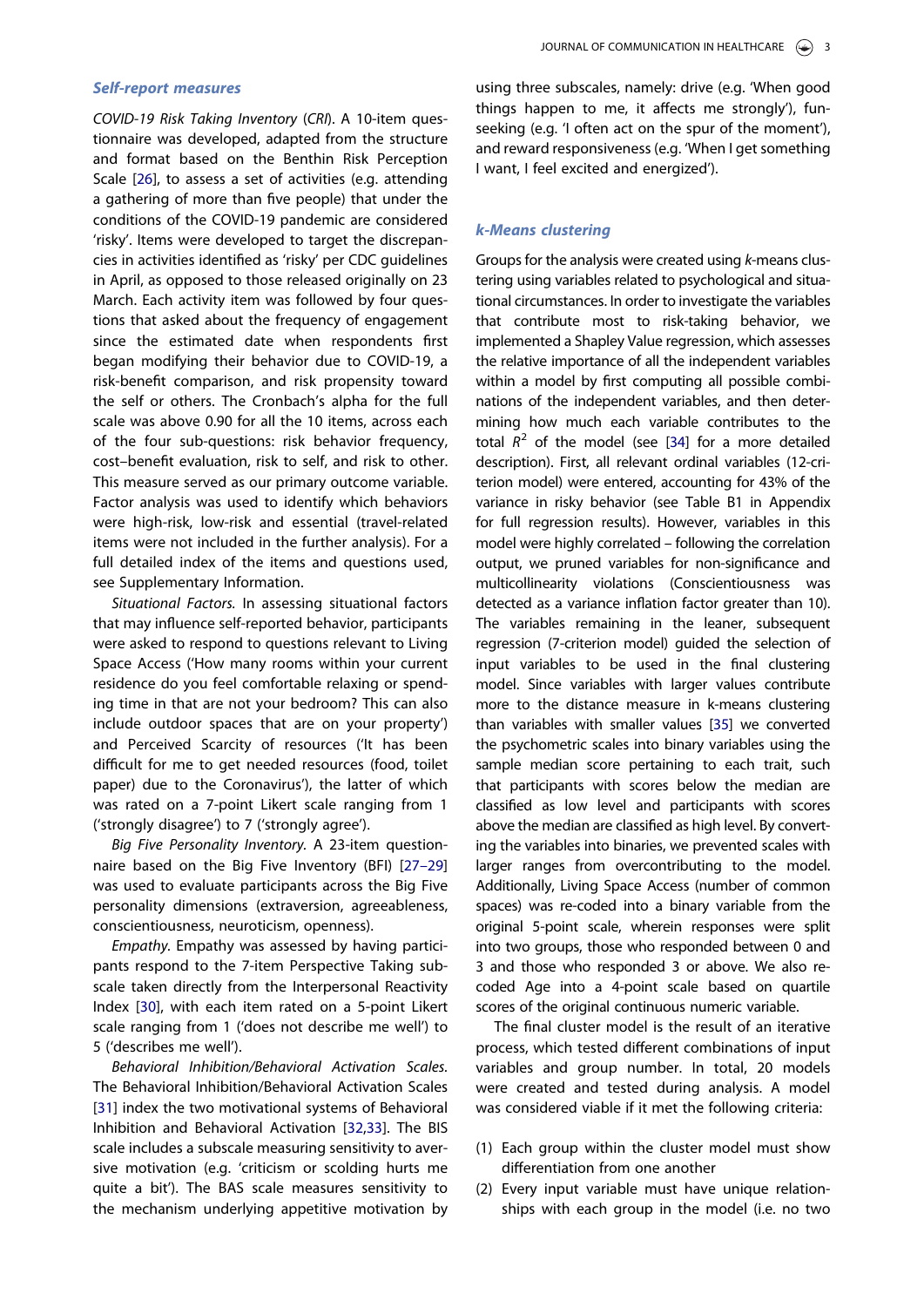input variables should have identical correlations with each group)

- (3) The contribution of each input variable within the model must be statistically significant, and
- (4) The distribution of the total sample must not be overly concentrated in one group.

Appendix D depicts multiple comparison results between cluster means of each input variable to test for differentiation between clusters. In order to observe distinctions among groups with overlapping characteristics (e.g. comparing two groups in the same age cohort but differ in psychological or situational circumstances), we allowed for some input variables do not have statistically significant differences between a limited number of groups.

# **Results**

# Factor analysis

A factor analysis was conducted to group activities together with each factor labeled using the itemlevel mean for activity risk assessment. See Appendix E for further description. Activities labeled as essential included going to the grocery store, going outside without a mask, and exercising outside in public. Low-risk activities included returning home without washing hands, meeting a friend while maintaining social distance and visiting a public space. Finally, high-risk activities included attending a gathering with more than five guests, not in your household, as well as interacting with a stranger for essential purposes.

# Cluster analysis

Groups for the analysis were created using k-means clustering using variables related to psychological and situational circumstances. The final input variables used in the model in this paper are introversion scores measured by the BFI, sensation seeking scores measured by BIS/BAS, perspective-taking empathy scores from the IRI scale, age, living space access (whether or not the participant lives in a residence with more than two common spaces), and perceived scarcity (how much participants agree with the statement 'it has been difficult for me to get needed resources (food, toilet paper) due to the Coronavirus' (1 Strong disagree to 7 Strongly agree)). To ensure that there was adequate differentiation between clusters, only models that showed a majority of statistically significant comparisons were considered. Additionally, an ANOVA was conducted on input variables to assess the significant contribution of each variable. Complete results from the cluster analyses are presented in Appendix D. All SPSS syntax used

to produce the k-means cluster model are also included as supplementary material. [Table 1](#page-4-0) shows high-level summaries and a label for each cluster, based on both input and selected outcome variables. See Appendix C for a more detailed look at demographic and behavioral variables related to each cluster. [Table 2](#page-5-0) shows the percentage of each cluster that at least somewhat agrees with statements that reflect attitudes towards quarantine restrictions, and [Table 3](#page-5-1) details messaging implications for each profile cluster.

# Risky behavior and activity by cluster

We identified the risk-taking propensity of clusters by first providing each subject with a regression score for their risk-taking, given their subject-specific costto-benefit evaluation. The clusters were ranked 1–7 by the proportion of individuals who engaged in activities they rated as 'risks outweigh the benefits' – this is the order in which they are subsequently presented. A triadic split was applied to discriminate which clusters had the lowest (clusters 7 and 2) and highest risktaking propensity (clusters 4 and 3), and labeled them as 'risk averse' and 'risk inclined', respectively. Moderate risk-takers were labeled as 'compliant' (clusters 5, 6 and 1).

Using ANOVA, we examined cluster differences in frequency of activity engagement across all CRI items (overall activity) and three factors of risk activities, determined by the factor analysis. Overall activity differed by cluster,  $F(6) = 3.062$ ,  $SS = 40.387$ ,  $P =$ 0.006,  $\omega^2$  = 0.025, such that individuals belonging to high-risk clusters 3 and 4 reported engaging more frequently in all activities, particularly evident relative to cluster 7. High-risk activity differed by cluster, F (6) = 14.974, SS = 48.657, P < 0.001,  $\omega^2$  = 0.148, such that individuals belonging to cluster 3 reported engaging more frequently in high-risk activities relative to all other individuals (the significance was marginal when compared to individuals from high-risk clusters, 3 and 4). Individuals belonging to risk-averse cluster 7 engaged in significantly less high-risk activity relative to the individuals in clusters identified as compliant and high-risk. Lowrisk activity differed by cluster,  $F(6) = 7.365$ ,  $SS =$ 23.364, P < 0.001,  $\omega^2$  = 0.073, such that individuals belonging to clusters 3 and 4 reported engaging more frequently in low-risk activities relative to individuals in all other clusters. Individuals belonging to risk-averse cluster 2 engaged in significantly less activity relative to the individuals in clusters identified as compliant and high-risk. Essential activities did not differ by cluster,  $F(6) = 1.286$ ,  $SS = 18.761$ , P = 0.262,  $\omega^2$  = .002. See Appendix E for further analysis of cluster group comparisons of employment-related situational variables.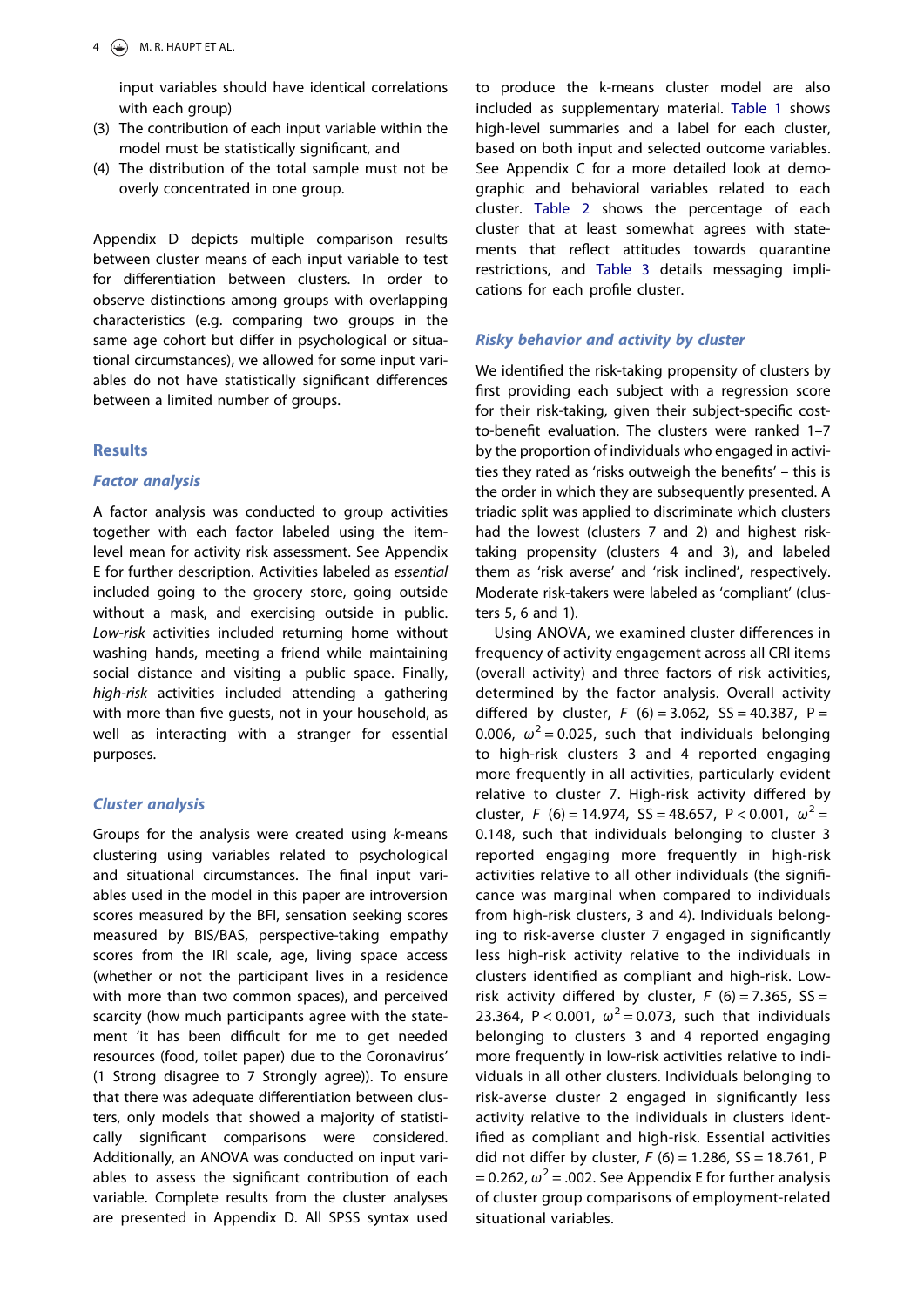| Cluster groups                                                  | Psychological and situational summary based on input<br>variables                                                                                                                                                                        | Demographic and quarantine compliance summary (based on<br>select output variables, see Appendix for corresponding data)<br>$SA =$ Sample average                                                                                                                                                                                                                                                                                                                                                                                                                                                                                                           |
|-----------------------------------------------------------------|------------------------------------------------------------------------------------------------------------------------------------------------------------------------------------------------------------------------------------------|-------------------------------------------------------------------------------------------------------------------------------------------------------------------------------------------------------------------------------------------------------------------------------------------------------------------------------------------------------------------------------------------------------------------------------------------------------------------------------------------------------------------------------------------------------------------------------------------------------------------------------------------------------------|
| Cluster 1<br>$(n = 53)$<br>'Unsure, yet<br>Careful Boomer'      | Middle in terms of introversion and highest in age. Also<br>moderate in sensation seeking and perceived scarcity. Lower<br>on empathy and not likely to have large living space                                                          | Skews low income (42% vs. 35% SA) and majority live in suburbs<br>(55%). Also leans towards Conservative (57%). Shows lower<br>levels of trust toward organizations like CDC compared to<br>other clusters (70% vs. 81% SA), but still remains cautious<br>against COVID. More likely to get COVID information from<br>cable news relative to other clusters. Least likely to say that<br>going to a public space or using public transit is high risk. Most<br>likely to say that employment status did not change since<br>COVID (67% vs. 57% SA). Skews mainly White (87%)                                                                               |
| Cluster 2<br>$(n = 58)$<br>'Introverted<br>Millennial'          | Highly introverted and likely to live in a large living space. Still<br>fairly young and very low in sensation seeking. Lower-<br>middle end in empathy. Has low levels of perceived scarcity<br>during the pandemic                     | Younger, largely skews Millennial and Gen Z. Least likely to be<br>employed full-time (55% vs. 75% SA). Mostly Liberal (67%) and<br>majority live in urban or suburban areas (90%). Takes<br>quarantine seriously and is supportive of CDC. Complies with<br>quarantine quidelines but does occasionally go outside for<br>leisure despite being the least likely to agree that going<br>outside for non-essential needs is ok (29% vs. 48% SA)                                                                                                                                                                                                             |
| Cluster 3<br>$(n = 93)$<br>'Rural-leaning<br>Millennial'        | Not too introverted and very young. Scores low in both<br>sensation seeking and empathy. Not likely to live in a large<br>living space and has scores moderately high in perceived<br>scarcity                                           | Most rural relative to other Clusters (33% vs. 22% SA). Majority<br>middle income but also skews lower (94% earn less than<br>\$99,999 a year). Leans Conservative (64%) and more likely to<br>have children relative to other clusters (60% vs. 49% SA).<br>Recognizes risks of COVID but generally does not practice strict<br>quarantine compliance. Has been impacted by COVID<br>financially and has trouble finding resources. Still takes Uber<br>and public transit but might be related to higher likelihood of<br>being an essential worker (25% vs. 16% SA). Majority White<br>(58%) but also skews Black American (29% vs 17% SA)               |
| Cluster 4<br>$(n = 109)$<br>'Financially-<br>Impacted Gen Xer'  | Low introversion and very high in sensation seeking. Middle<br>age range with moderate levels of perspective-taking<br>empathy. Some live in a larger living space, but many others<br>do not. Reports the highest in perceived scarcity | Mostly middle income (62%) but skews lower income as well<br>(31%). More likely to be Conservative (63%). Majority live in<br>urban areas (41%), but many also live in rural and suburban<br>regions. Middle age and most likely to have kids (62% vs. 49%<br>SA). Respects authority figures like CDC but is also very lax on<br>complying with quarantine. Believes that a lot of restrictions<br>are excessive. Most likely to be an essential worker (28% vs.<br>16% SA) and also be impacted financially by COVID (80% vs.<br>53% SA). Majority White (61%) but also skews Black American<br>(31% vs. 17% SA)                                          |
| Cluster 5<br>$(n = 41)$<br>'Work-Driven<br>Young Adult'         | Lowest in introversion and the youngest cluster. High levels of<br>sensation seeking and fairly empathetic. Not too likely to live<br>in a larger living space but also reports fairly low in perceived<br>scarcity                      | Most likely to be working full-time (93% vs. 75% SA). Majority are<br>Liberal (63%) and Millennial/Gen Z. Over 90% live in either<br>urban or suburban areas. Respects quarantine compliance and<br>mainly goes outside for essential needs. Reports the lowest<br>amount of hours outside for leisure reasons (2.45 vs. 5.28 SA).<br>Sees risk in public spaces and generally avoids them                                                                                                                                                                                                                                                                  |
| Cluster 6<br>$(n = 75)$<br>'Cautious<br>Suburbanite'            | High in both introversion and age. Very likely to live in a larger<br>living pace but reports moderately high in perceived<br>scarcity. Fairly low in sensation seeking with moderate levels<br>of empathy                               | Majority live in Suburbs (55%) but also skews rural (27%). More<br>likely to have low income relative to other clusters (47% vs.<br>35% SA). Political orientation is fairly spread out. Very wary of<br>COVID threat and perceives many activities as high risk.<br>Generally avoids going outdoors. Has been impacted<br>financially by COVID but still complies to quarantine                                                                                                                                                                                                                                                                            |
| Cluster 7<br>$(n = 53)$<br>'Authority-<br>respecting<br>Boomer' | Moderate in introversion but very high in age, sensation<br>seeking, and perspective-taking empathy. Most likely to live<br>in a large living space and scores very low in perceived<br>scarcity                                         | Most likely to have 100k+ income compared to other clusters<br>(28% vs. 15% SA). Liberal leaning (23% Very Liberal vs. 15% SA;<br>however only 53% are Liberal overall) and more suburb/rural<br>centered (77%). Compliant to quarantine and perceives many<br>non-essential activities as risky. Main reason to go outside is for<br>employment. Respects the CDC and WHO the most out of the<br>other clusters. Least likely to say that COVID pandemic has<br>impacted them financially (25% vs. 53% SA). Rarely uses public<br>transit, but it might be because they have access to other<br>modes of transportation. Least racially diverse: 89% White |

<span id="page-4-0"></span>Table 1. Summary of cluster groups based on input variables and demographic differences.

### **Discussion**

These profiles accounted for significant variance in non-essential behavior deemed non-compliant and at high risk for viral transmission, as well as identifying compliant behavior that confers low risk for contagion, capturing a spectrum of adherence to hygiene vigilance, social distance and protective equipment guidelines. Across all items, participants consistently viewed the perceived risk to other as greater to themselves, except for the use of public transit. We found a quadratic effect, such that individuals identified as normative compliant (the majority of participants) rather than risk-averse compliant (clusters 7 and 2, the lowest in risk behavior) or risk-inclined compliant (clusters 3 and 4, the highest in risk behavior) had the smallest gap in their assessment of risk to self-versus risk to others. It is conjectured that while most individuals are influenced by public health messaging aimed to invoke consistency in community response, perhaps at the expense of individual choice, the most risk-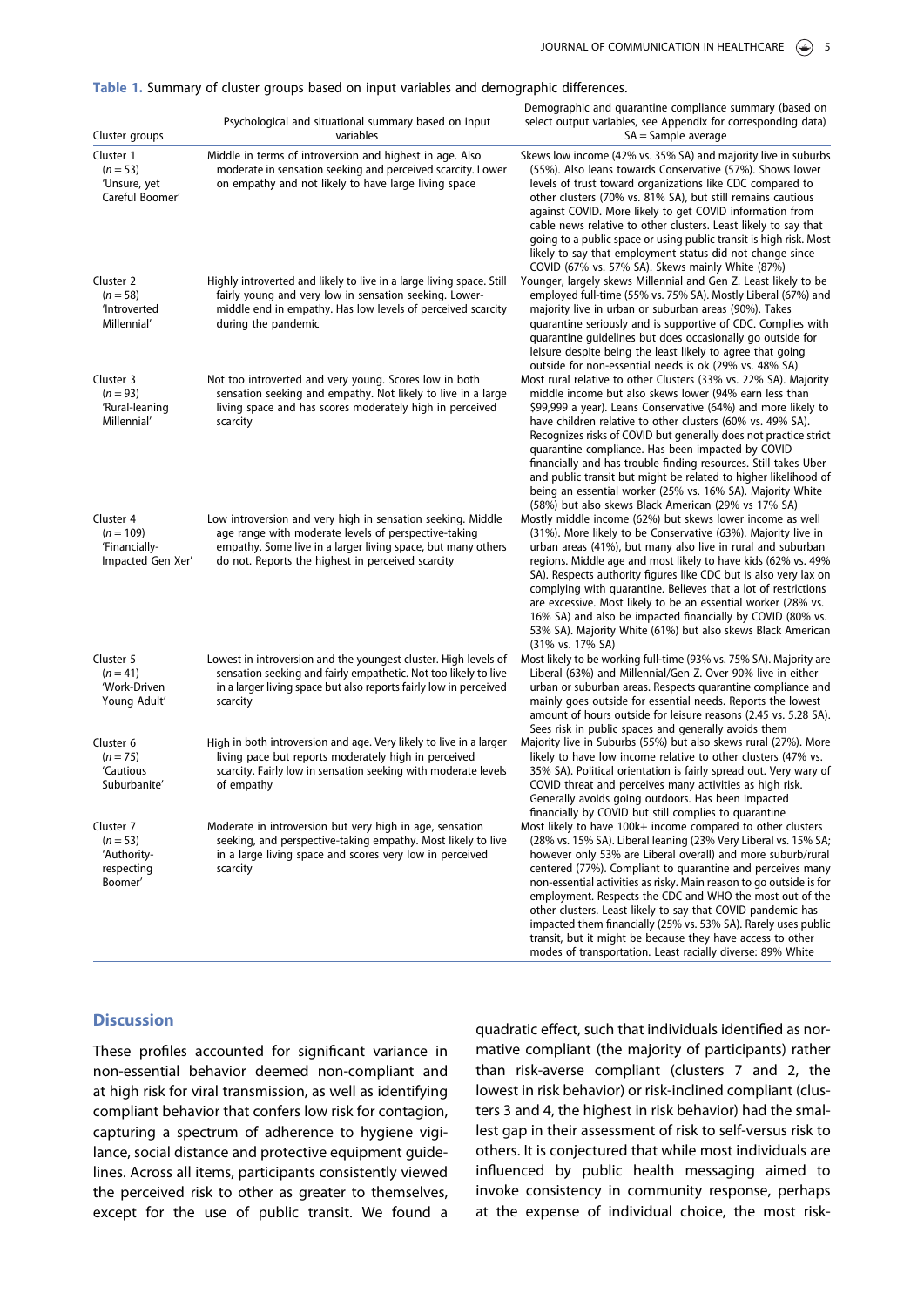#### <span id="page-5-0"></span>Table 2. Proportion of each cluster that at least 'somewhat agrees' to each statement.

|                                                                                                                                            | Cluster               |                         |                        |                    |                             |                        |                        |
|--------------------------------------------------------------------------------------------------------------------------------------------|-----------------------|-------------------------|------------------------|--------------------|-----------------------------|------------------------|------------------------|
|                                                                                                                                            | Cluster 1             | 2                       | Cluster 3              | Cluster 4          | Cluster 5                   | Cluster 6              | Cluster 7              |
| While it is important to take precautions against the Coronavirus,<br>it is also important that we do not give up our freedoms             | $60.4\%$              | $46.6\%$                | 65.6% $_{\rm a.b}$     | $82.6\%$           | $56.1\%$                    | $53.3\%$               | $54.7\%$               |
| It is ok to go outside for non-essential trips as long as I'm careful                                                                      | $39.6\%$ <sub>a</sub> | $29.3\%$                | 69.9% <sub>b</sub>     | $65.1\%$           | 53.7% $_{a,b}$              | $41.3\%$               | $34.0\%$               |
| The Corona virus has impacted me negatively from a financial<br>point of view                                                              | $45.3\%_{a.d.e.}$     | $37.9\%$ <sub>a h</sub> | $75.3\%$               | $79.8\%$           | $43.9\%$ <sub>a.d.e</sub>   | $66.7\%$ <sub>cd</sub> | $24.5\%$               |
| I feel that the social distancing measures has been excessive                                                                              | 39.6 $%_{a.d.f.a}$    | $22.4\%$ <sub>a h</sub> | $66.7\%$               | $63.3\%_{c.d.e.}$  | $36.6\%$ <sub>a.e.f.g</sub> | 40.0% $_{\rm b.f}$     | $20.8\%_{b.a}$         |
| I take announcements and quidelines from the Center for Disease<br>Control (CDC) and the World Health Organization (WHO) very<br>seriously | $69.8\%$              | $72.4\%$                | $83.9\%$ <sub>ah</sub> | 91.7% <sub>b</sub> | 78.0% <sub>a.b</sub>        | 78.7% <sub>a.b</sub>   | $92.5\%_{a,b}$         |
| catch up on national news or press conferences from federal<br>government officials most days                                              | $56.6\%$              | $56.9\%$ <sub>a</sub>   | 76.3% <sub>a.b</sub>   | $80.7\%$           | $61.0\%_{a,b}$              | 69.3 $%_{a,b}$         | 73.6 $\%_{a,b}$        |
| I follow local news or press conferences from state government<br>officials most days                                                      | 69.8 $\%_{a,c,d}$     | 58.6 $%_{a,b}$          | 77.4% <sub>a.c.d</sub> | $87.2\%$           | 73.2% <sub>a.c.d</sub>      | 56.0 $\%_{\rm b.d}$    | 75.5% <sub>a.c.d</sub> |

Note: Values in the same row and subtable not sharing the same subscript are significantly different at P < 0.05 in the two-sided test of equality for column proportions. Cells with no subscript are not included in the test. Tests assume equal variances and are adjusted for all pairwise comparisons within a row of each innermost subtable using the Bonferroni correction.

averse individuals may be motivated by protecting their own health. Similarly, individuals who might otherwise be risk-inclined compliant or even actively non-compliant with CDC guidelines might be more responsive to public health messaging if they feel an activity might have a personal cost to them, beyond the utility of the community benefit of adherence.

# Profiles of compliance from dispositional and situational factors

From conducting k-means clustering, we produced a model with seven cluster groups based on psychological and situational variables. In a social distancing context, cluster 1 ('Unsure, yet Careful Boomer', see [Table 1](#page-4-0)) remains compliant yet cautious towards

#### <span id="page-5-1"></span>Table 3. Messaging implications by cluster.

| Cluster<br>number | Messaging implication                                                                                                                                                                                                                                                                                                                                                                                                                                                                                                                                                                                                                                                                                                                                                                                                                                                                                                                                                                                                                                                                                                      |  |  |  |  |  |  |
|-------------------|----------------------------------------------------------------------------------------------------------------------------------------------------------------------------------------------------------------------------------------------------------------------------------------------------------------------------------------------------------------------------------------------------------------------------------------------------------------------------------------------------------------------------------------------------------------------------------------------------------------------------------------------------------------------------------------------------------------------------------------------------------------------------------------------------------------------------------------------------------------------------------------------------------------------------------------------------------------------------------------------------------------------------------------------------------------------------------------------------------------------------|--|--|--|--|--|--|
| 1                 | For Cluster 1 ('Unsure, yet Careful Boomer') which shows moderate risk-taking propensity, higher age, and lower levels of empathy,<br>messages that emphasize how the virus negatively impacts one's personal health are more likely to encourage social distancing<br>compliance. Based on results shown in Table A4 in the appendix, which shows where each cluster receives COVID-related information,<br>cable news networks might also be an effective channel to reach this cluster                                                                                                                                                                                                                                                                                                                                                                                                                                                                                                                                                                                                                                  |  |  |  |  |  |  |
| 2                 | Cluster 2 ('Introverted Millennial') is comprised of individuals high in introversion and living space, and lower in age, perceived scarcity,<br>and risk-taking propensity. Since this cluster is already compliant with public health measures, messaging for this group should focus<br>on ways of mitigating quarantine fatigue. More specifically, messages that showcase activities that are safe for social distancing and<br>what type of outdoor environments have the lowest risk of spreading the virus can help this cluster maintain its higher level of<br>commitment to personal and public health. Indoor activities should also be suggested to take advantage of this group's higher levels of<br>introversion and likelihood of living in a larger space                                                                                                                                                                                                                                                                                                                                                |  |  |  |  |  |  |
| 3                 | Cluster 3 ('Rural-leaning Millennial') consists of individuals low in age, living space size, introversion, and empathy but high in risk-taking<br>propensity and perceived risk. Since this cluster is more likely to go outside, whether due to work-related reasons or smaller living<br>space which makes long periods of staying indoors difficult, messaging towards this cluster should focus on what precautions one can<br>take when going outside. For those who have to take public transportation in order to commute to work, recommendations for how to<br>stay safe in those environments should be emphasized. In counties where there are lower cases of infection and there are non-essential<br>businesses open such as restaurants or bars, quidelines for how to identify the risk level of spaces (e.g. amount of open space,<br>adherence to mask-wearing ordinances, etc) can help mitigate spreading of the virus for those who feel the need to go outdoors.<br>Due to the lower levels of empathy, risks to personal health should be focused on when communicating caution concerning COVID-19 |  |  |  |  |  |  |
| 4                 | Similar to Cluster 3, Cluster 4 ('Financially-Impacted Gen Xer') is also high in risk-taking propensity and perceived scarcity while low in<br>introversion. Recommendations for this cluster should continue to emphasize precautions one can take while commuting on public<br>transit and identifying risk levels of outdoor spaces. Since this cluster is more likely to have children, recommending safe activities that<br>can be done as a family can encourage higher levels of compliance among multiple members within the same household. Cluster 4 also<br>has moderate levels of empathy, which indicates that information related to the threat from the virus should emphasize both personal<br>risk and risk to the larger community. In addition, to promote wellness in the relatively extraverted individuals in this cluster and their<br>families, remote options for socializing should be emphasized, particularly for contacting those not essential to their families' social<br>network and older or vulnerable adults at high risk for COVID-19 complications                                   |  |  |  |  |  |  |
| 5                 | Cluster 5 ('Work-Driven Young Adult') is lowest in both age and introversion, while also low in living space size and perceived scarcity.<br>Since this cluster is most likely to go outside for only essential needs and very likely to live in urban or suburban settings,<br>recommendations should emphasize how to mitigate the risk of spreading the virus on public transit (especially in urban<br>environments). Due to the low levels of introversion and smaller living space size, quidelines for identifying risk in public spaces such as<br>bars or restaurants can also help this cluster avoid spreading the virus                                                                                                                                                                                                                                                                                                                                                                                                                                                                                        |  |  |  |  |  |  |
| 6                 | Cluster 6 ('Cautious Suburbanite') is high in introversion, age, and living space with moderate levels of empathy and risk-taking<br>propensity. Messaging for this cluster should emphasize how the virus impacts both individual health and the community. Additionally,<br>since this cluster has high levels of introversion and is more likely to live in a larger space, messages that give recommendations of<br>activities that can be conducted indoors or on one's outdoor property could be effective in decreasing quarantine fatique and increase<br>the likelihood that they will minimize the amount of time spent outside                                                                                                                                                                                                                                                                                                                                                                                                                                                                                  |  |  |  |  |  |  |
| $\overline{7}$    | Cluster 7 ('Authority-Respecting Boomer') is high in age, empathy, and living space size while low in perceived scarcity and risk-taking<br>propensity. Similar to Cluster 2, recommendations for this cluster should focus on mitigating quarantine fatigue since people in this<br>cluster already exhibit high levels of adherence to social distancing measures. Messaging for this cluster should recommend activities<br>that can be done in large living spaces or remote socializing and also emphasize the benefit that maintaining social distancing has on<br>the health and wellbeing of their community                                                                                                                                                                                                                                                                                                                                                                                                                                                                                                       |  |  |  |  |  |  |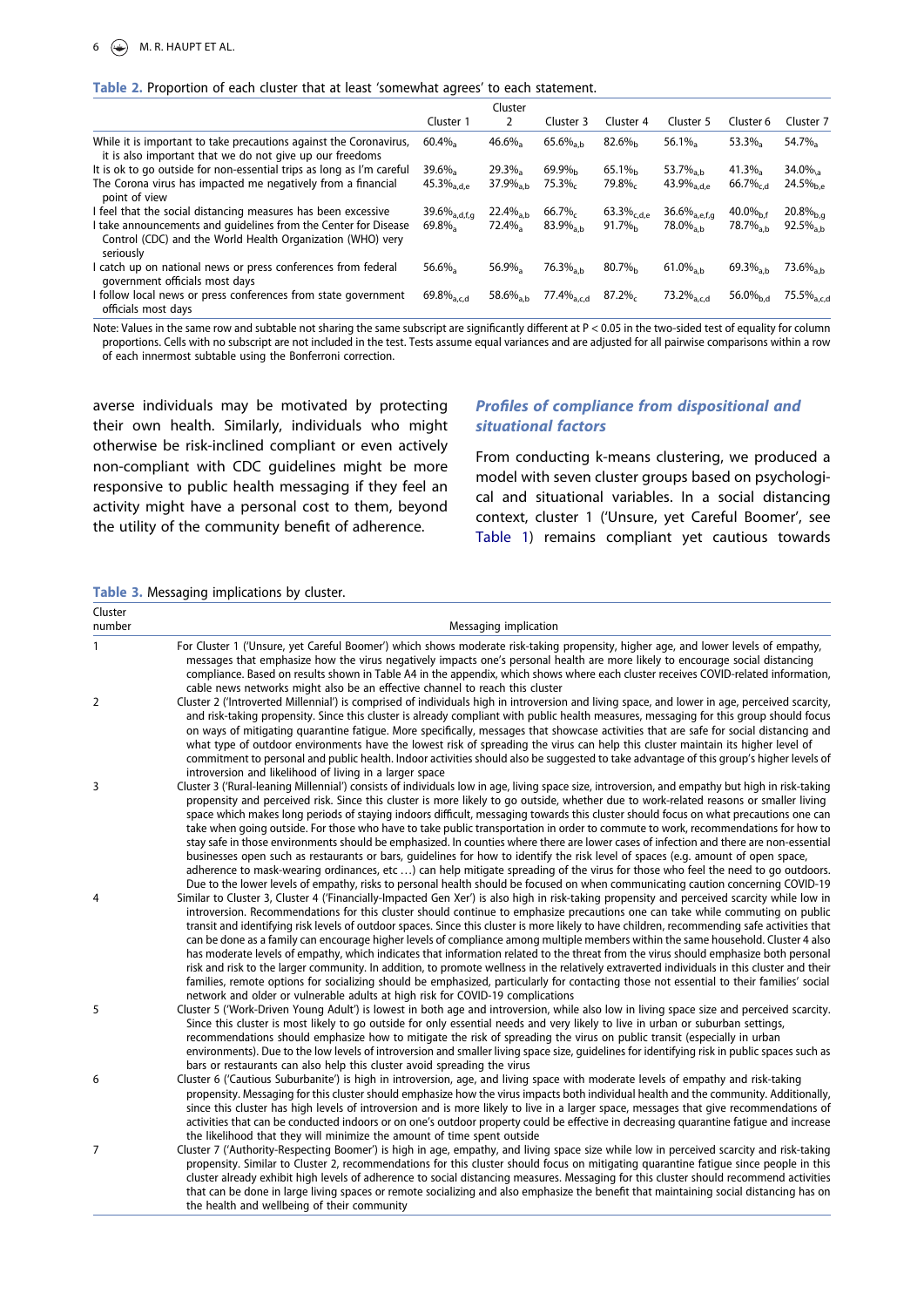authority, reporting less trust towards organizations like the CDC. Cluster 2 ('Introverted Millennial') is a younger group that reports high adherence to social distancing guidelines, both in how frequently they engage in outside activities and attitudes towards the need to quarantine (however, they also report going outside occasionally for leisure). Cluster 3 ('Rural-leaning Millennial') is a younger group who appear to be the least empathetic and most likely to live in a rural area relative to the other clusters. Members of cluster 3 show engagement in high-risk activities and are more likely to agree with statements such as 'I feel that the social distancing measures have been excessive' and 'It's ok to go outside for nonessential trips as long as I'm careful'. Cluster 4 ('Financially-Impacted Gen Xer') shows similar non-compliance attitudes and risk-inclined behaviors, despite being older and more sensation-seeking than cluster 3. However, it is noteworthy that both clusters 3 and 4 are more likely to be classified as essential workers and report spending higher percentages of their working hours outside or surrounded by other people. They also report the highest agreement with the statement 'The Coronavirus has impacted me negatively from a financial point of view' compared to all other clusters. This difference is statistically significant as well. Cluster 5 ('Work-Driven Young Adult') is the youngest cluster and also the most likely to be working full-time (up to 93%). This cluster demonstrates high compliance with quarantine measures and reports going outside for leisure the least among the other groups. Cluster 6 ('Cautious Suburbanite') is an older group that perceives many outdoor activities as risky and mostly avoids the outdoors. Cluster 7 ('Authority-Respecting Boomer') is another older group but has the highest average income relative to the other clusters, with higher levels of social distancing compliance in both attitude and behavior. Cluster 7 is also the least likely to report that the Coronavirus has impacted them negatively from a financial point of view (24.5% vs. 75.3% and 79.8% reported by clusters 3 and 4, respectively).

### **Limitations**

While samples obtained from MTurk are widely used in the social sciences [\[24](#page-8-20)], it is important to note that although relatively demographically representative, our sample is not nationally representative of the American response to COVID-19. While our sample size was sufficient to detect even subtle effects, all measures reported here were self-report, and thus, are susceptible to self-report biases. Further, given the remote nature of their employment, MTurk respondents are more likely to have more computer experience than the typical American population. Thus, our sample is likely underestimating the impact of dispositional and situational factors on psychological state and risk-taking during COVID-19.

# Conclusions and implications for future research, policy, and practice

Our cluster model shows that groups exhibited a wide array of behaviors and attitudes towards the COVID-19 pandemic, indicating that underlying psychological and situational factors could drive variability in behavioral compliance with public health guidance. Our analysis of risk-taking behavior also identified two 'risk-inclined' groups (clusters 3 'Rural-leaning Millennial' and 4 'Financially-Impacted Gen Xer') that exhibited a higher propensity for engaging in pandemicrelated high-risk activities. Members of both these groups were more likely to be conservative-leaning and reported high perceived scarcity of goods, suggesting a potential political agenda for their risk engagement and attitudes; however, these were distinct populations, which differed significantly in age, sensation-seeking, and region density. Upon further investigation, we found that these risk-inclined clusters were more likely to report circumstances related to economic inequities (employment, perceived scarcity, and limited living space), along with their higher engagement in high-risk activities. It is possible that engagement in high-risk activities was partially driven by the circumstances that these individuals have encountered and may not be solely due to demographic factors and psychological dispositions. This interpretation is also supported when examining riskaverse groups such as clusters 2 'Introverted Millennial' and 7 'Authority-Respecting Boomer', who avoided high-risk activities but were also less likely to be affected by these situational factors.

In general, since situational circumstances may make individuals more vulnerable to contracting COVID-19, and in many cases, are outside the direct control of these individuals, these factors may be intractable issues that significantly impair the ability of certain population groups to adhere to stay at home orders and other outbreak measures. For example, if clusters 3 and 4 are the most likely to be essential workers and have to work on a job-site, then it is not surprising that they also engage in more high-risk activities compared to clusters 2 and 7, who are less likely to work around people. Clusters 2 and 7 are also the least likely to report that the COVID-19 pandemic has impacted them financially, while clusters 3 and 4 are the most likely, which suggests that the groups who engage more frequently in non-compliant behavior are also the ones who are most vulnerable to the pandemic. While the CDC created guidelines for businesses owners and employers promoting in-person health checks, social distancing and PPE use in the work place, and building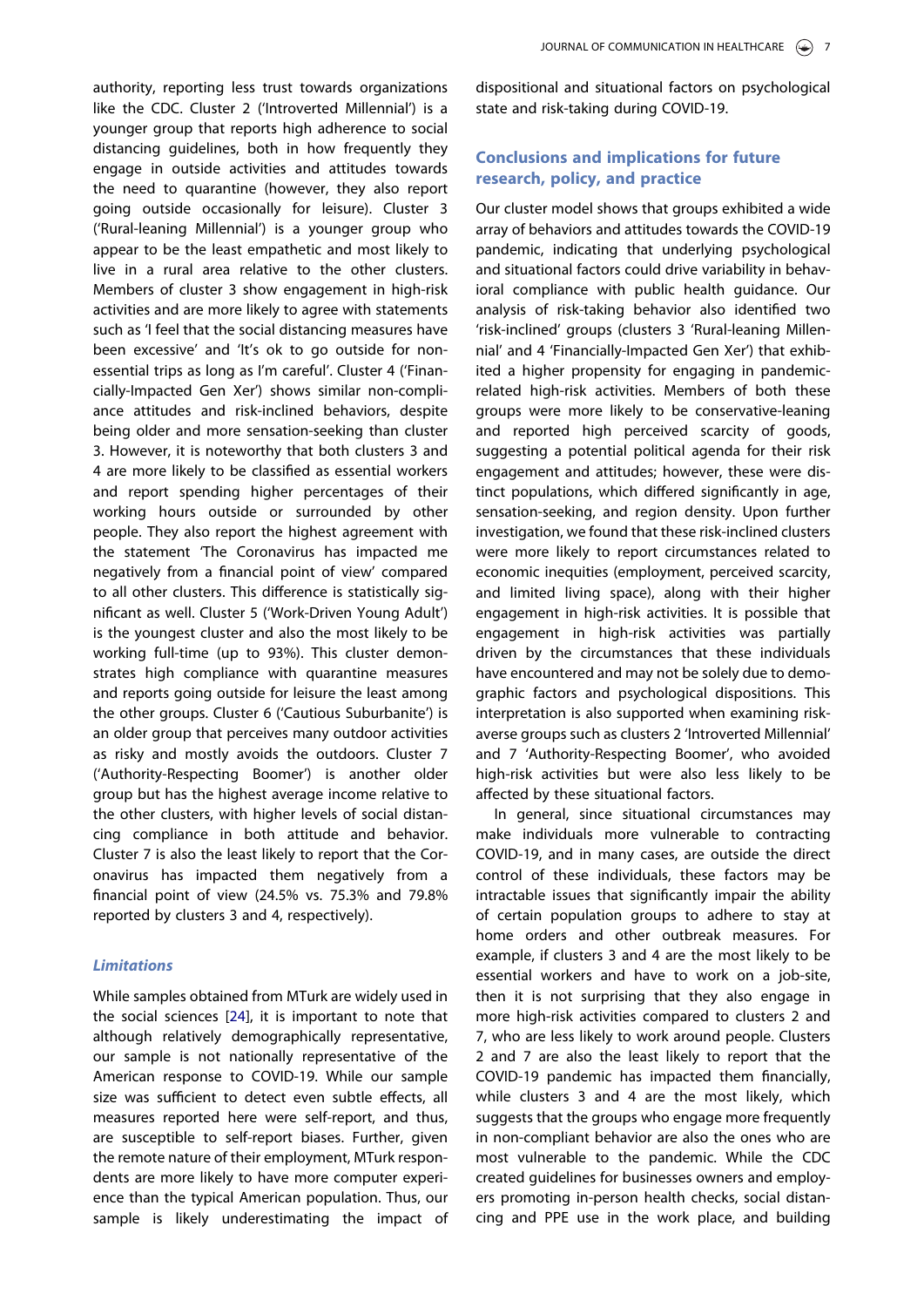<span id="page-7-0"></span>barriers to prevent virus spread to mitigate harm to employees [[36\]](#page-9-8), these guidelines only act as recommendations and does not guarantee full adherence across employers and work places. With the exception of companies subject to the Family and Medical Leave Act (FMLA), in the US, there are no federal legal requirements for paid leave in the workplace [\[37\]](#page-9-9). The lack of legal requirements for paid leave can add pressure to employees to attend the workplace despite exhibiting covid-related symptoms in fear of losing employment, which is supported by recent studies showing that states that received access to paid leave from the Families First Coronavirus Response Act (FFCRA) saw around 400 fewer confirmed cases per state per day [\[38](#page-9-10)]. People of color and women are also more likely to be excluded from paid sick leave [[39\]](#page-9-11), further driving increased susceptibility to coronavirus exposure. Based on these findings, the authors argue that stricter federal policies requiring paid sick leave are needed in order to provide further protection for vulnerable groups during the remainder of the COVID-19 pandemic and for future health crises.

<span id="page-7-3"></span><span id="page-7-2"></span><span id="page-7-1"></span>In evaluating demographic comparisons in infection and social distance compliance by racial compositions, 'exposure' and situational factors should also be considered. For example, Black Americans who are more susceptible to contracting COVID-19 also have higher representation in clusters 3 and 4. It is also worth noting that Black Americans, Hispanics, and those lower in income and education are more likely to report vaccine hesitancy in the US [[40\]](#page-9-12) despite being more vulnerable to COVID-19. This suggests that communications about the vaccine are not addressing the specific concerns and apprehensions of these groups. While the profile analysis presented in this study was initially designed for quarantine compliance, these profiles could also be used to develop messaging related to vaccine uptake or alternatively, this approach could be applied to a more recent dataset specifically designed to investigate vaccine hesitancy. Previous work using data-driven personas has also employed qualitative methods to reveal additional insights for personas that overcome limitations from relying solely on survey data [[41\]](#page-9-13). Follow-up work can use the COVID profiles from the current study as recruitment guidelines for qualitative interviews or focus groups to gain more descriptive accounts from each cluster related to their experience of the pandemic and ascertain views on other public health topics such as vaccine hesitancy and mask use.

<span id="page-7-5"></span><span id="page-7-4"></span>As defined by Farmer et al. [[42\]](#page-9-14) in their discussion of how public health practitioners can address social determinants of disease, 'structural violence' occurs when political, economic, and cultural structures are organized in ways that put individuals and populations in harm's way. In terms of structural violence, it is likely

that economic and political systems that existed before the COVID-19 pandemic still impact disparities in health and public health guidance adherence within this new context. It is also worth noting that the COVID-19 profiles clustered together people who may not be normally grouped together in traditional media discourse (e.g. Black Americans and Conservatives) since the clustering criteria were based on quarantine-related factors. Future research assessing responses to health-related issues should consider adopting data-driven user personas as presented in this paper to establish more context-relevant and nuanced characterizations of groups within a population. As demonstrated in the results section, this approach can assist practitioners when developing messaging and policies related to public health concerns while also addressing health inequities.

### Ethical approval

Informed written consent from participants have been obtained prior to the commencement of the study. Ethics approval for this study was granted by Temple University (IRB 25899, approved 9 July 2019).

### Acknowledgements

We thank the participants for their willingness to share their time, disclose their behavior and reflect on their responses to COVID-19 during these uncertain times. We also thank Bryana Walker whose conversations with the first author helped shape the conceptualization of the study during its early stages.

#### Disclosure statement

No potential conflict of interest was reported by the author (s).

### Funding

The author(s) reported there is no funding associated with the work featured in this article.

# Notes on contributors

Michael Robert Haupt is a PhD student in Cognitive Science at UC San Diego and a graduate research fellow at the Global Health Policy and Data Institute. His current research uses social network analysis and machine learning techniques to analyze communication dynamics on social media.

Staci Meredith Weiss is a postdoctoral research associate with the Perinatal Imaging Partnership at Cambridge University and received her PhD from Temple University. Her current work involves a global study of the context of pregnancy and infant parenting amidst COVID-19.

Michelle Chiu is a graduate student in the Cognition and Neuroscience PhD Program.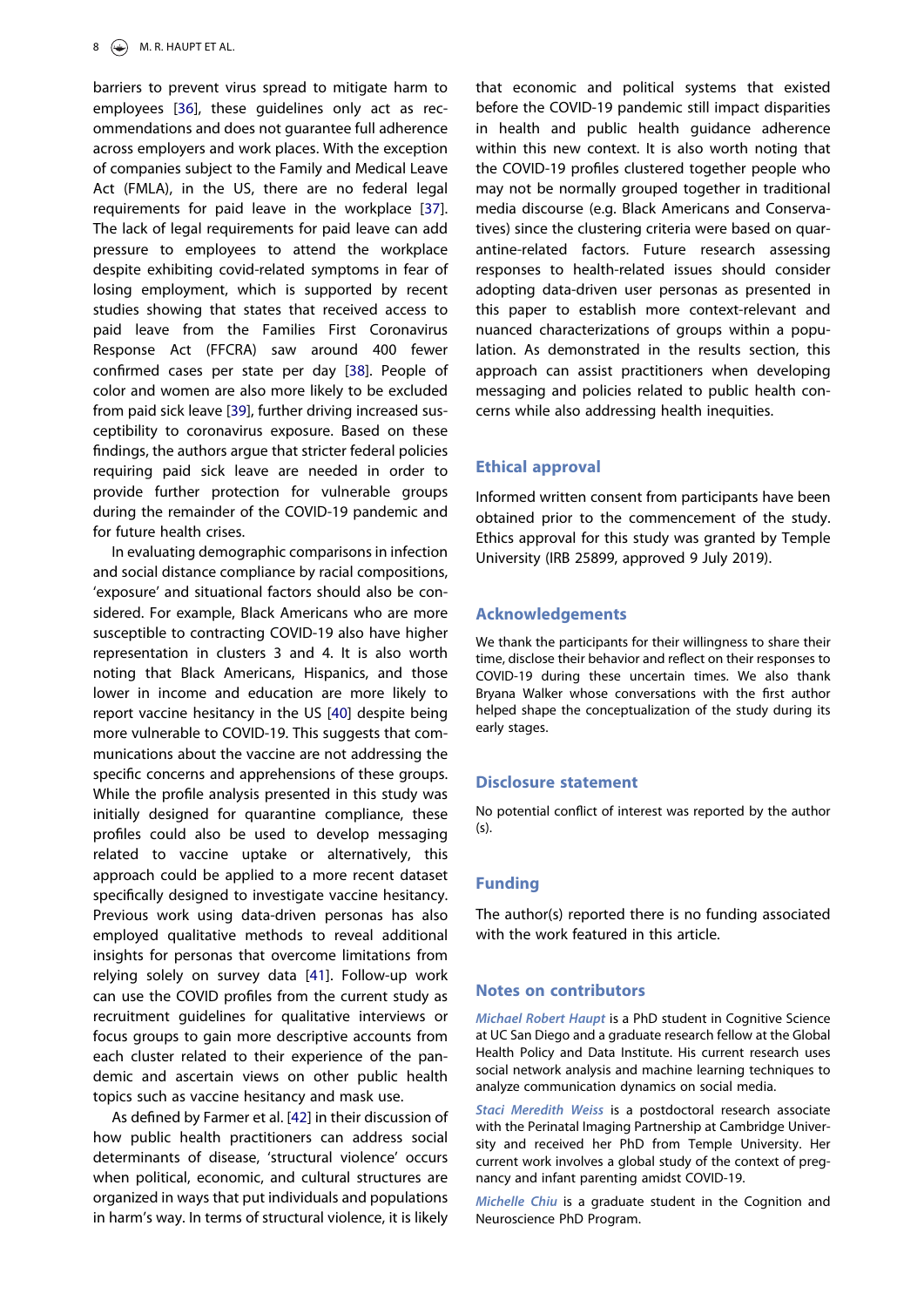Raphael Cuomo is a public health research scientist with board certification in public health from the National Board of Public Health Examiners.

Jason M. Chein is a professor in the Department of Psychology at Temple University, and the Director of the Temple University Brain Research & Imaging Center (TUBRIC).

Tim Mackey is the Director of the Global Health Policy and Data Institute and an Associate Professor at UC San Diego. He has extensive professional experience, including consulting for the World Health Organization, the US Department of State and others.

### Data availability statement

The authors have published all supplemental materials, data and syntax/code anonymously at the following link: [https://](https://osf.io/7w59e/) [osf.io/7w59e/](https://osf.io/7w59e/). Please also see appendix for detailed descriptive supporting the results presented in this manuscript.

### **ORCID**

Michael Robert Haupt **b** [http://orcid.org/0000-0003-4985-](http://orcid.org/0000-0003-4985-7796) [7796](http://orcid.org/0000-0003-4985-7796)

Tim Mackey D<http://orcid.org/0000-0002-2191-7833>

### References

- <span id="page-8-0"></span>[1] Allen-Ebrahimian B. Timeline: the early days of China's coronavirus outbreak and cover-up. Axios. 2020 Mar 18. Available from: [https://www.axios.com/timeline](https://www.axios.com/timeline-the-early-days-of-chinas-coronavirus-outbreak-and-cover-up-ee65211a-afb6-4641-97b8-353718a5faab.html)[the-early-days-of-chinas-coronavirus-outbreak-and](https://www.axios.com/timeline-the-early-days-of-chinas-coronavirus-outbreak-and-cover-up-ee65211a-afb6-4641-97b8-353718a5faab.html)[cover-up-ee65211a-afb6-4641-97b8-353718a5faab.](https://www.axios.com/timeline-the-early-days-of-chinas-coronavirus-outbreak-and-cover-up-ee65211a-afb6-4641-97b8-353718a5faab.html) [html](https://www.axios.com/timeline-the-early-days-of-chinas-coronavirus-outbreak-and-cover-up-ee65211a-afb6-4641-97b8-353718a5faab.html)
- <span id="page-8-1"></span>[2] Dwyer C, Aubrey A. CDC now recommends Americans consider wearing cloth face coverings in public. NPR.Org. 2020 Apr 3. Available from: [https://www.npr.](https://www.npr.org/sections/coronavirus-live-updates/2020/04/03/826219824/president-trump-says-cdc-now-recommends-americans-wear-cloth-masks-in-public) [org/sections/coronavirus-live-updates/2020/04/03/](https://www.npr.org/sections/coronavirus-live-updates/2020/04/03/826219824/president-trump-says-cdc-now-recommends-americans-wear-cloth-masks-in-public) [826219824/president-trump-says-cdc-now](https://www.npr.org/sections/coronavirus-live-updates/2020/04/03/826219824/president-trump-says-cdc-now-recommends-americans-wear-cloth-masks-in-public)[recommends-americans-wear-cloth-masks-in-public](https://www.npr.org/sections/coronavirus-live-updates/2020/04/03/826219824/president-trump-says-cdc-now-recommends-americans-wear-cloth-masks-in-public)
- <span id="page-8-2"></span>[3] Mervosh S, Lu D, Swales V. See which states and cities have told residents to stay at home. The New York Times. 2020 Mar 31. Available from: [https://www.](https://www.nytimes.com/interactive/2020/us/coronavirus-stay-at-home-order.html) [nytimes.com/interactive/2020/us/coronavirus-stay-at](https://www.nytimes.com/interactive/2020/us/coronavirus-stay-at-home-order.html)[home-order.html](https://www.nytimes.com/interactive/2020/us/coronavirus-stay-at-home-order.html)
- <span id="page-8-3"></span>[4] Marcus J. Quarantine fatigue is real. The Atlantic. 2020 May 11. Available from: [https://www.theatlantic.com/](https://www.theatlantic.com/ideas/archive/2020/05/quarantine-fatigue-real-and-shaming-people-wont-help/611482/) [ideas/archive/2020/05/quarantine-fatigue-real-and](https://www.theatlantic.com/ideas/archive/2020/05/quarantine-fatigue-real-and-shaming-people-wont-help/611482/)[shaming-people-wont-help/611482/](https://www.theatlantic.com/ideas/archive/2020/05/quarantine-fatigue-real-and-shaming-people-wont-help/611482/)
- <span id="page-8-4"></span>[5] CDC. Coronavirus disease 2019 (COVID-19). Centers for Disease Control and Prevention; [2020](#page-1-0) Feb 11. Available from: [https://www.cdc.gov/coronavirus/2019-ncov/](https://www.cdc.gov/coronavirus/2019-ncov/community/health-equity/race-ethnicity.html) [community/health-equity/race-ethnicity.html](https://www.cdc.gov/coronavirus/2019-ncov/community/health-equity/race-ethnicity.html)
- <span id="page-8-5"></span>[6] Mays JC, Newman A. Virus is twice as deadly for black and Latino people than whites in N.Y.C. The New York Times. 2020 May 7. Available from: [https://www.](https://www.nytimes.com/2020/04/08/nyregion/coronavirus-race-deaths.html) [nytimes.com/2020/04/08/nyregion/coronavirus-race](https://www.nytimes.com/2020/04/08/nyregion/coronavirus-race-deaths.html)[deaths.html](https://www.nytimes.com/2020/04/08/nyregion/coronavirus-race-deaths.html)
- <span id="page-8-6"></span>[7] NYTimes Editorial Board. Opinion | 'You're on your own,' essential workers are being told. The New York Times. 2020 Apr 20. Available from: [https://www.nytimes.](https://www.nytimes.com/2020/04/20/opinion/osha-coronavirus.html) [com/2020/04/20/opinion/osha-coronavirus.html](https://www.nytimes.com/2020/04/20/opinion/osha-coronavirus.html)
- <span id="page-8-7"></span>[8] Gould E. Lack of paid sick days and large numbers of uninsured increase risks of spreading the coronavirus. Economic Policy Institute. 2020 Feb 28. Available

from: [https://www.epi.org/blog/lack-of-paid-sick-days](https://www.epi.org/blog/lack-of-paid-sick-days-and-large-numbers-of-uninsured-increase-risks-of-spreading-the-coronavirus/)[and-large-numbers-of-uninsured-increase-risks-of](https://www.epi.org/blog/lack-of-paid-sick-days-and-large-numbers-of-uninsured-increase-risks-of-spreading-the-coronavirus/)[spreading-the-coronavirus/](https://www.epi.org/blog/lack-of-paid-sick-days-and-large-numbers-of-uninsured-increase-risks-of-spreading-the-coronavirus/)

- <span id="page-8-8"></span>[9] Weintraub K. Lack of paid sick leave a coronavirus threat. WebMD. 2020 Mar 10. Available from: [https://](https://www.webmd.com/lung/news/20200310/lack-of-paid-sick-leave-a-coronavirus-threat) [www.webmd.com/lung/news/20200310/lack-of-paid](https://www.webmd.com/lung/news/20200310/lack-of-paid-sick-leave-a-coronavirus-threat)[sick-leave-a-coronavirus-threat](https://www.webmd.com/lung/news/20200310/lack-of-paid-sick-leave-a-coronavirus-threat)
- <span id="page-8-9"></span>[10] Rozin P. What kind of empirical research should we publish, fund, and reward?: A different perspective. Perspect Psychol Sci. [2020](#page-1-1);4(4):435–9. [doi:10.1111/j.](doi:10.1111/j.1745-6924.2009.01151.x) [1745-6924.2009.01151.x](doi:10.1111/j.1745-6924.2009.01151.x)
- <span id="page-8-10"></span>[11] Pruitt J, Grudin J. Personas: practice and theory. Proceedings of the 2003 Conference on Designing for User Experiences; 2003. p. 1–15. doi[:10.1145/997078.](https://doi.org/10.1145/997078.997089) [997089](https://doi.org/10.1145/997078.997089)
- <span id="page-8-11"></span>[12] Dantin U. Application of personas in user interface design for educational software. Proceedings of the 7th Australasian Conference on Computing Education, Vol. 42; 2005 Jan. p. 239–47.
- <span id="page-8-12"></span>[13] LeRouge C, Ma J, Sneha S, Tolle K. User profiles and personas in the design and development of consumer health technologies. Int J Med Inf. [2013](#page-1-2);82(11):e251– e268. doi:[10.1016/j.ijmedinf.2011.03.006](https://doi.org/10.1016/j.ijmedinf.2011.03.006)
- <span id="page-8-13"></span>[14] Liu T, Du J, Cai H, Farmer R, Jiang L, Bu F. Personas in O2O mobile healthcare: a method for identifying and creating user groups. 2016 IEEE 13th International Conference on E-Business Engineering (ICEBE); 2016. p. 100–7. doi[:10.1109/ICEBE.2016.026](https://doi.org/10.1109/ICEBE.2016.026)
- <span id="page-8-14"></span>[15] Loitsch C, Weber G, Voegler J. Teaching accessibility with personas. In: Miesenberger K, Bühler C, Penaz P, editors. Computers helping people with special needs. Springer; [2016.](#page-1-3) p. 453–60. doi[:10.1007/978-3-319-](https://doi.org/10.1007/978-3-319-41264-1_62) [41264-1\\_62](https://doi.org/10.1007/978-3-319-41264-1_62)
- <span id="page-8-15"></span>[16] Cooper A. The inmates are running the asylum. Morgan Kaufman; [1999.](#page-1-4)
- <span id="page-8-16"></span>[17] Manning H, Temkin B, Belanger N. The power of design personas. Cambridge (MA): Forrester Research; [2003.](#page-1-5) p. 43.
- <span id="page-8-17"></span>[18] Miaskiewicz T, Kozar KA. Personas and user-centered design: how can personas benefit product design processes? Des Stud. [2011;](#page-1-6)32(5):417–30. doi:[10.1016/j.](https://doi.org/10.1016/j.destud.2011.03.003) [destud.2011.03.003](https://doi.org/10.1016/j.destud.2011.03.003)
- [19] Miaskiewicz T, Sumner T, Kozar KA. A latent semantic analysis methodology for the identification and creation of personas. Proceedings of the SIGCHI Conference on Human Factors in Computing Systems; 2008. p. 1501–10. doi[:10.1145/1357054.1357290](https://doi.org/10.1145/1357054.1357290)
- [20] McGinn J, Kotamraju N. Data-driven persona development. Proceedings of the SIGCHI Conference on Human Factors in Computing Systems; 2008. p. 1521– 4. doi[:10.1145/1357054.1357292](https://doi.org/10.1145/1357054.1357292)
- [21] Sinha R. Persona development for information-rich domains. CHI '03 Extended Abstracts on Human Factors in Computing Systems; 2003. p. 830–1. doi[:10.](https://doi.org/10.1145/765891.766017) [1145/765891.766017](https://doi.org/10.1145/765891.766017)
- <span id="page-8-18"></span>[22] An J, Kwak H, Jung S, Salminen J, Admad M, Jansen B. Imaginary people representing real numbers: generating personas from online social media data. ACM Trans Web. [2018](#page-1-7);12(4):27, 1–26. doi:[10.1145/3265986](https://doi.org/10.1145/3265986)
- <span id="page-8-19"></span>[23] Zhang X, Brown H-F, Shankar A. Data-driven personas: constructing archetypal users with clickstreams and user telemetry. Proceedings of the 2016 CHI Conference on Human Factors in Computing Systems; 2016. p. 5350–9. doi:[10.1145/2858036.2858523](https://doi.org/10.1145/2858036.2858523)
- <span id="page-8-20"></span>[24] Anderson CA, Allen JJ, Plante C, Quigley-McBride A, Lovett A, Rokkum JN. The MTurkification of social and personality psychology. Pers Soc Psychol Bull. [2019](#page-1-8);45 (6):842–50. doi:[10.1177/0146167218798821](https://doi.org/10.1177/0146167218798821)